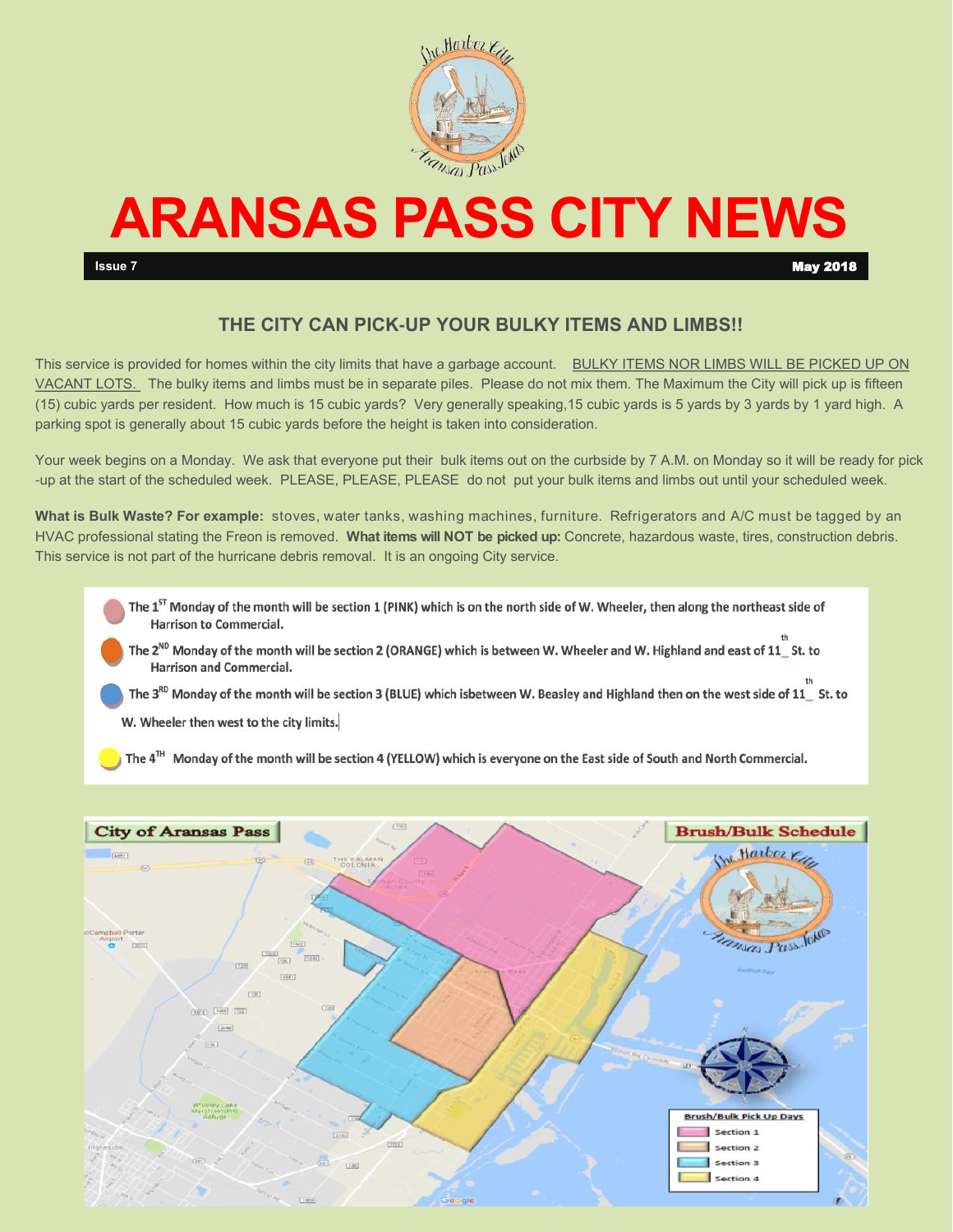

### **CITY RECEPTION GIVEN TO RETIRING CITY ATTORNEY**

A large group of citizens with former and current City officials were on hand the evening of April 16th to wish The Best to retiring City Attorney Allen Lawrence. Shown above left to right are Current Aransas Pass Mayor Ram Gomez; Attorney Allen Lawrence; Patsy Lawrence, Former Mayor Karen Gayle and Ralph Gayle. Former Mayor Tommy Knight also was in attendance as were several former and current Councilmembers. Several citizens and current and former City Staff members said goodbye to Allen that evening. Lawrence has been with the City in some legal profession capacity for nearly half-a-century. Later that evening, The Mayor and Council presented Lawrence with a plaque honoring his long and productive career with the City. After saying a few words, Lawrence received a standing ovation from the Council and audience. His final day with the City is April 30th.

### **COTRONEO NAMED ARANSAS PASS CITY ATTORNEY**

After decades of relying on the legal advice of retiring City Attorney Allen Lawrence , the City Council has hired a new person to fill that position. Roxann Pais Cotroneo (see photo below) was raised in nearby Portland. She has more than 23 years of municipal law experience serving as City Attorney and/or City Prosecutor. Roxann has won national awards for solutions to improve cities and authored two code enforcement books and written numerous articles. She received her law degree from St. Mary's University School of Law in San Antonio. Her Bachelor of Arts degree was received from The University of Texas at Austin. Roxann also has studied in Spain, Geogetown University in Washington, DC and Harvard Law School.



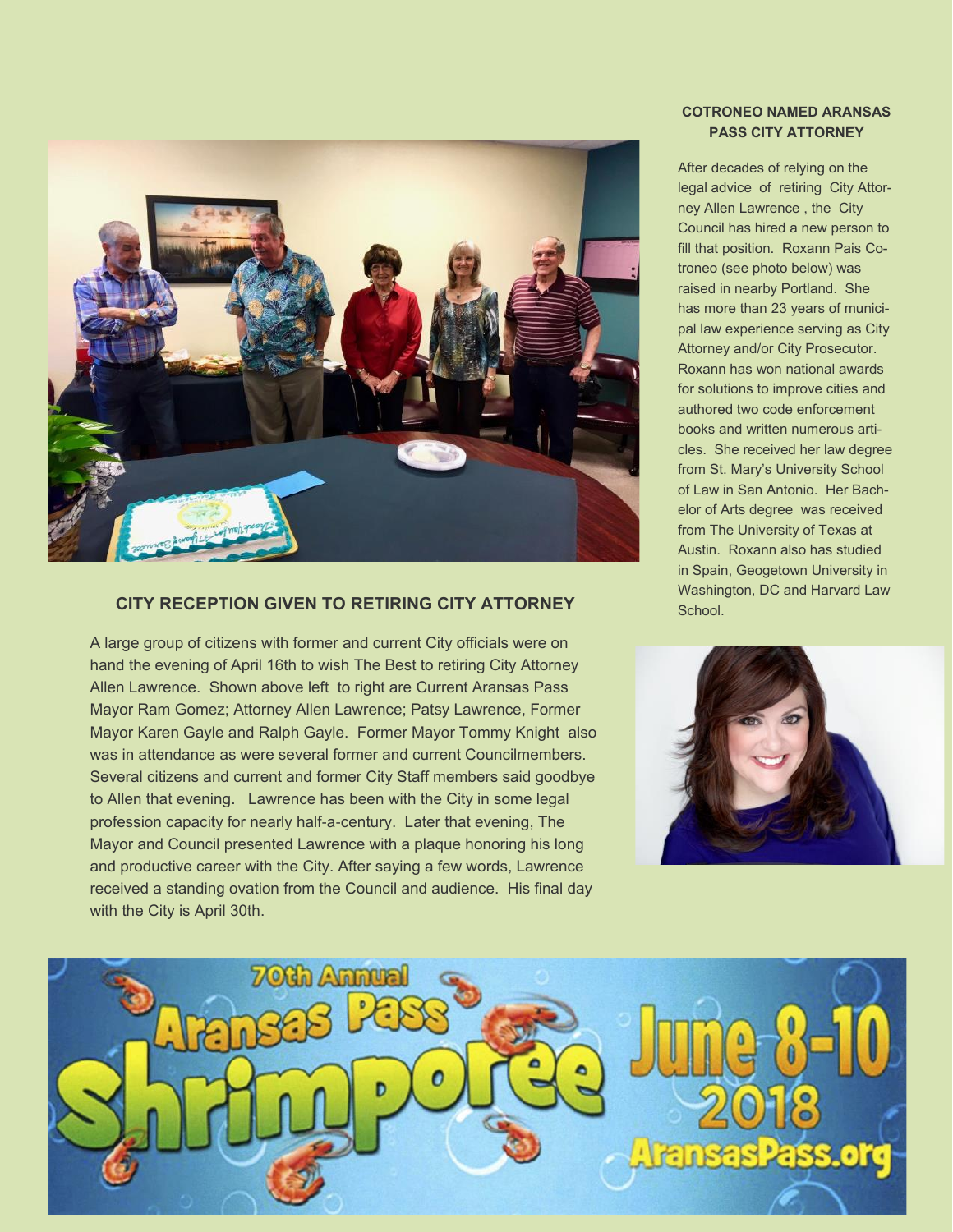

An overnight Friday the 13th storm with wind gusts up to 75 mph apparently is responsible for the sinking of a 21 ft. fishing boat at Conn Brown Harbor. See photo above of the capsized boat. The boats bowline broke and the boat shipped water, sunk and rolled upside down. Federal and State officials were notified by the City's Harbor Master, Chuck West. The Coast Guard and the State's General Land Office arrived on the scene and determined there was no pollution from the accident. By Sunday the 15th of April, the boat was refloated

### **PUBLIC COMMENTS**

If you want to have input into the upcoming City Budget at the early stages, the City Council will be hearing your comments on June 4th shortly after 6 PM. Open to every citizen.



# **Flood Risk Open House**

**EVENT ONE—OPEN TO EVERYONE!! There will be a Flood Risk Open House at the Aransas Pass Civic Center from 2 PM to 7 PM on May 16th for the public to view the new preliminary flood maps and see how their property could be affected and learn what options they may have. There will be officials from FEMA, the State, and the community at the Open House. Above is the Preliminary map showing the San Patricio portion of the redrawn flood zone** 

**EVENT TWO—FLOOD INSURANCE WORKSHOP OPEN TO PROFES-SIONALS: The City of Aransas Pass, in coordination with the Federal Emergency Management Agency (FEMA) are holding an Insurance Workshop to:**

- **Better understand where flood map changes are occurring**
- **Know more about the newly mapped procedures**
- **Know what online tools and resources are available to your business**

**This session is designed for insurance agents, and real estate professionals.** 

**May 16, from 10 am to Noon. You must be registered at the following address: <https://apmappingupdate2018.eventbrite.com>**